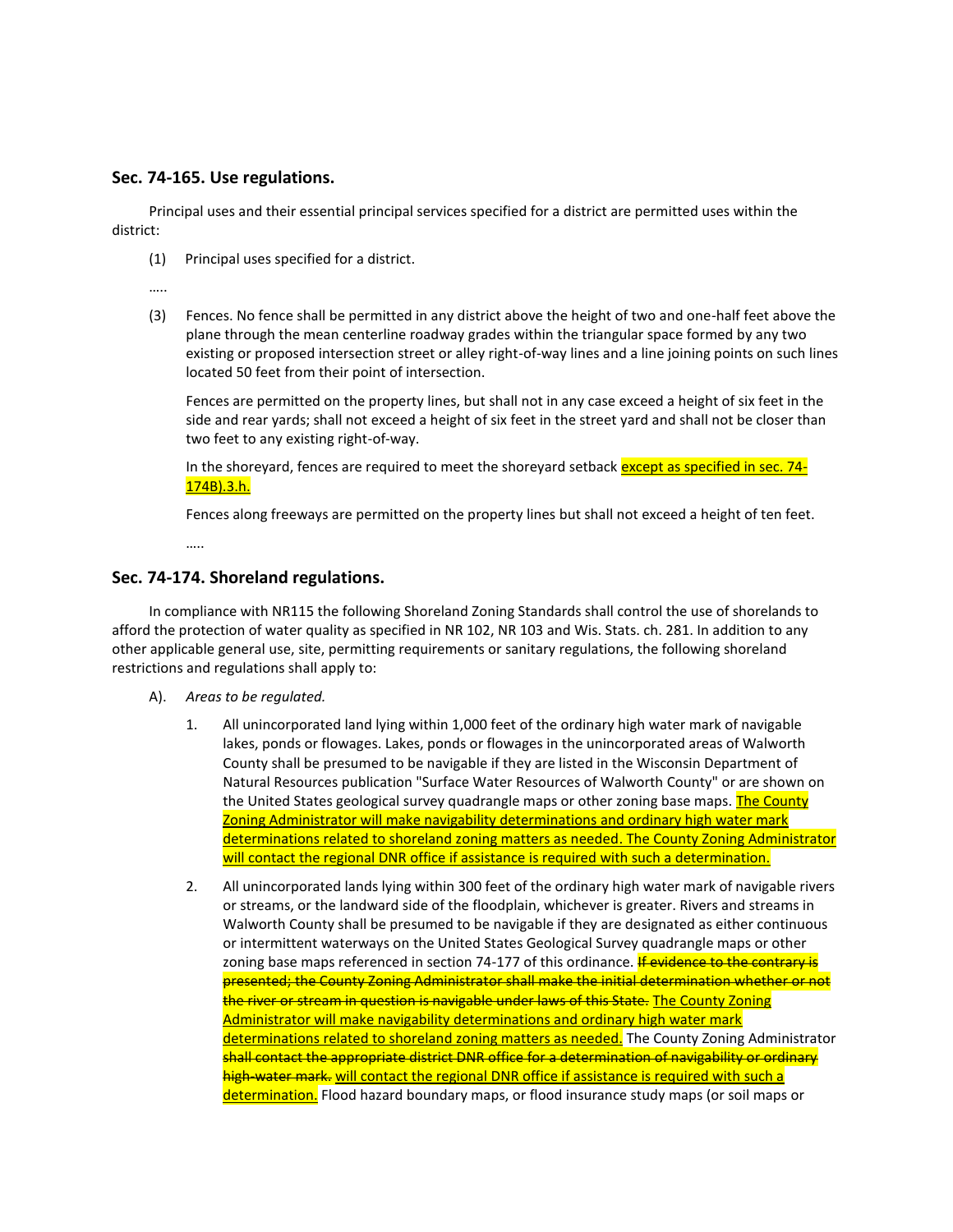other existing County maps used to delineate floodplain areas which have been adopted by Walworth County) shall be used to determine the extent of the floodplain of rivers or streams in Walworth County.

- …..
- B). *Shoreland setbacks.* The following setbacks shall be established to conform to health, safety, and welfare requirements, preserve natural beauty, reduce flood hazards and avoid water pollution.
	- 1. Except where exempt below, a setback of 75 feet from the ordinary high-water mark of any navigable waters to the nearest part of a structure shall be required for all structures. Retaining walls and fences are structures and shall meet the 75 foot shore yard setback.
	- ……
		- 3. Exempt structures. All of the following structures are exempt from the shore yard setback standards in sub 1. above $\frac{1}{2}$ . All structures, except a boathouse, lighting, those applicable structures listed in NR 115.05(1)(b)1m.59.692(1n)(d) and stairways a stairway, walkway, or rail system which **areis** necessary to provide pedestrian access to the shoreline, shall require a setback of at least 75 feet from the ordinary high-water mark although a greater setback may be required where otherwise regulated by the floodplain provisions of this ordinance or other more restrictive ordinances. Existing exempt structures that were legally constructed may be maintained, repaired, replaced, restored, rebuilt and remodeled provided the activity does not expand the footprint and does not go beyond the envelope of the existing structure. Expansion beyond the footprint is permitted if the expansion is required to comply with applicable state and Federal requirements.
			- a. Boathouse:
				- (1) A boathouse located on slopes of 12 percent or less is permitted to be located within the shore yard setback requirement, shall not extend below the ordinary high water mark, shall be located so as to minimize earth disturbing activities and shoreland vegetation removal, shall be located within the viewing and access corridor, and shall be designed exclusively for the storage of watercraft and related marine equipment and shall not be used for human habitation or commercial purposes. The roof pitch of the boathouse shall not exceed a 4:12 pitch and side walls shall not exceed ten feet measured from the lowest finished grade along the structure to the eave of the structure; shall not exceed 400 square feet in horizontal area covered, and shall not be closer than three feet to any side lot line. Railings shall not be placed on top of the boathouse, nor shall boathouse roofs be designed to provide general outdoor living space, i.e., as a deck. Only one boathouse is permitted on a lot as an accessory structure. A boathouse with rooms above or within, used for purposes other than the storage of watercraft and related marine equipment, shall not be deemed to be a boathouse. Fireplaces, patio doors, plumbing, heating, cooking facilities, or any features inconsistent with the use of the structure exclusively as a boathouse are not permitted in or on boathouses. The roof of a boathouse may be used as a deck provided that the boathouse has an existing flat roof and if the existing flat roof has no side walls or screens and the existing flat roof may have a railing that meets the Department of Safety and Professional Services standards.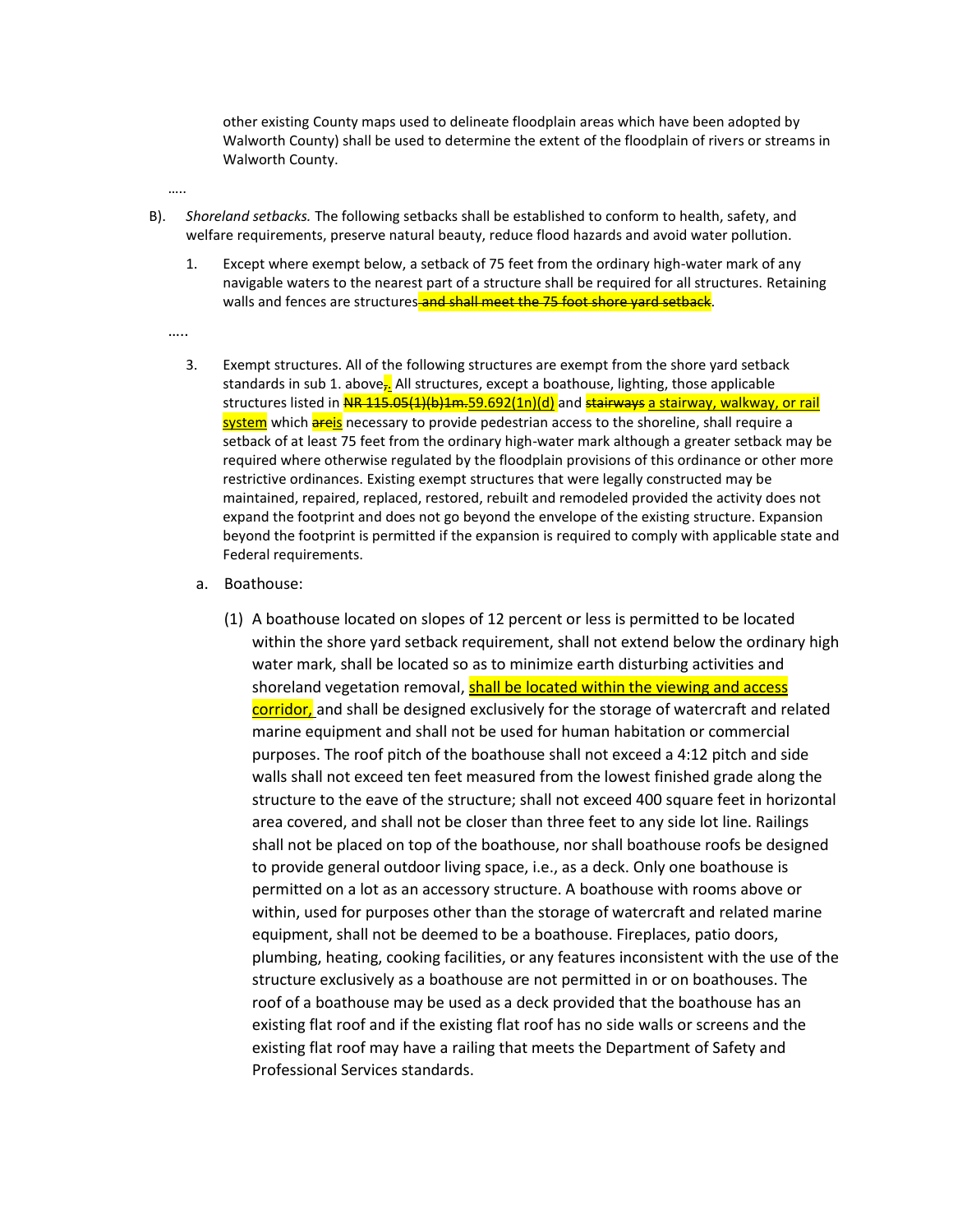- (2) A boathouse located on slopes greater than 12 percent is permitted to be located within the shore yard setback requirement, shall not extend below the ordinary high water mark, shall be located so as to minimize earth disturbing activities and shoreland vegetation removal, shall be located within the viewing and access corridor, and shall be designed exclusively for the storage of watercraft and related marine equipment and shall not be used for human habitation or commercial purposes. The roof pitch of the boathouse shall not exceed a 4:12 pitch and side walls shall not exceed ten feet measured from the lowest finished grade along the structure to the eave of the structure; shall not exceed 150 square feet in horizontal area covered, and shall not be closer than three feet to any side lot line. Railings shall not be placed on top of the boathouse, nor shall boathouse roofs be designed to provide general outdoor living space, i.e., as a deck. Only one boathouse is permitted on a lot as an accessory structure. A boathouse with rooms above or within, used for purposes other than the storage of watercraft and related marine equipment, shall not be deemed to be a boathouse. Fireplaces, patio doors, plumbing, heating, cooking facilities, or any features inconsistent with the use of the structure exclusively as a boathouse are not permitted in or on boathouses. The roof of a boathouse may be used as a deck provided that the boathouse has an existing flat roof and if the existing flat roof has no side walls or screens and the existing flat roof may have a railing that meets the Department of Safety and Professional Services standards.
- …..
	- c. Stairway, walkway, **andor** rail system:
		- (1) StairwayA stairway, walkway or rail system and that portion of piers and wharves landward of the ordinary high water mark are exempt from the shoreland setback requirement provided that the structure is necessary to access the shoreline and is located within the access/viewing corridors. Further, the structure shall be located so as to minimize earth disturbing activities and shoreland vegetation removal during construction. The structure shall be no more than 60 inches wide; open railings are permitted only where required by safety concerns; canopies, roofs, and closed railings/walls on such structures are prohibited; landings for stairways or docks are permitted only where required by safety concerns and shall not exceed 25 feet in area.
		- (2) A pervious public shore path parallel to the shore, for pedestrian travel only, within the pre-1974 pedestrian easement of Geneva Lake is permitted provided the structure is located so as to minimize earth disturbing activities and shoreland vegetation removal during construction. The structure shall be no more than 36 inches wide; railings are permitted only where required by safety concerns, such railings shall be of an open design; canopies, roofs and closed railings/walls on such structures are prohibited. Stairways, 36 inches wide are permitted only where required due to steep slopes and safety concerns. Landings for stairways are permitted only where required by safety concerns and shall not exceed 12 square feet in area.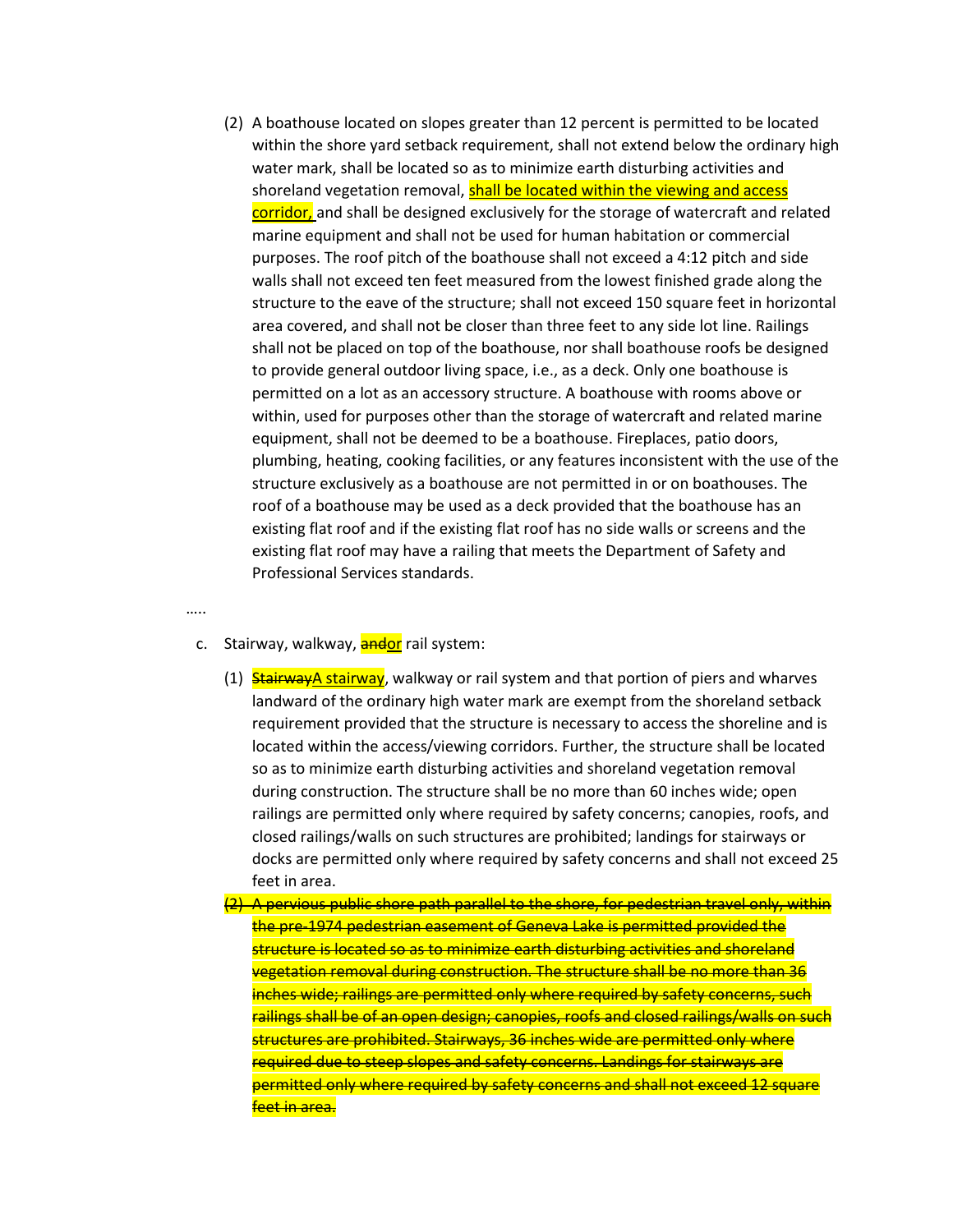## h. A fence that is all of the following:

(1) No taller than 15 feet.

- (2) Located no less than 2 feet landward of the ordinary high water mark.
	- (3) Located entirely outside of a highway right-of-way, no less than 10 feet from the edge of a roadway, and no more than 40 feet from the edge of a roadway or highway right-of-way, whichever is greater.
	- (4) Generally perpendicular to the shoreline.
- hi. Existing exempt structures may be maintained, repaired, replaced, restored, rebuilt and remodeled provided the activity does not expand the footprint and does not go beyond the three-dimensional building envelope of the existing structure. An expansion of a structure beyond the existing footprint is permitted if the expansion is necessary to comply with applicable state or Federal requirements. Property owners, builders and contractors are responsible for compliance with the terms of this ordinance.
- G). *Substandard structures.* Substandard (nonconforming structure per NR 115) shore yard setback for a principal structure. Section 74-219 may be modified to permit the vertical expansion of a substandard shore yard setback for a principal structure to a height of 35 feet. An existing principal structure that was legally constructed but that does not comply with the required shore yard setback requirement shall comply with all of the following requirements:
	- 1. The height is limited to 35 feet if any part of the structure is located less than 75 feet from the ordinary high water mark.
	- …..

…..

7. Maintenance, repair, replacement or vertical expansion of structures that were authorized by variance. (Wis. Stats. § 59.692(1k)(a)2. and (a)4.) A structure of which any part has been authorized to be located within the shoreland setback area by a variance granted before July 15 13, 2015 may be maintained, repaired, replaced, restored, rebuilt or remodeled if the activity does not expand the footprint of the authorized structure. Additionally, the structure may be vertically expanded unless the vertical expansion would extend more than 35 feet above grade level. An expansion of a structure beyond the existing footprint is permitted if the expansion is necessary to comply with applicable state or Federal requirements.

## **Sec. 74-241. Appeals and applications.**

Appeals to the board of adjustment may be taken by any persons aggrieved or by any officer, department, board, or bureau of the county or municipality affected by the decision of the zoning administrator. Such appeals shall be filed in the office of the zoning administrator within 30 days after the date of written notice of the decision or order of the zoning administrator. Applications may be made by the owner or leasee of the structure, land, or water to be affected at any time and shall be filed in the office of the zoning administrator. Such appeals and applications shall include the following:

- (1) Name and address of the appellant or applicant and all abutting opposite property owners of record.
- (2) Plat of survey prepared by a registered land surveyor in the State of Wisconsin or other map drawn to scale and approved by the county zoning administrator showing all of the information required under section 74-248 for a zoning permit.
- (3) Additional information required by the deputy zoning administrator, county zoning administrator, board of adjustment or county zoning agency.